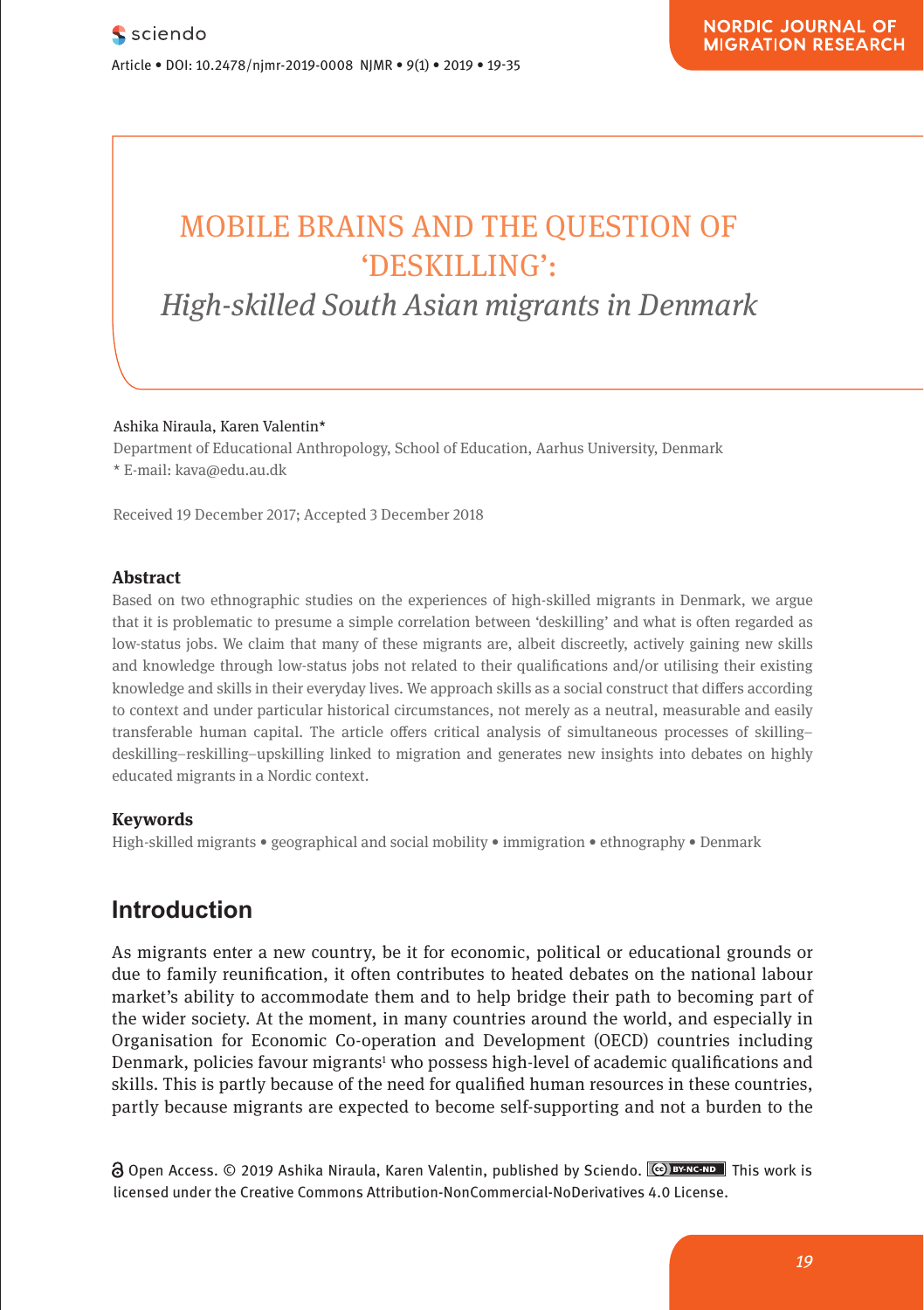state (DEA 2016; EU 2016). In both academic debates and policy documents, this category of migrants is mostly referred to as 'high-skilled', yet there is not necessarily clarity as to what kind of skills the term refers to. In a Danish context, terms such as '*højtuddannede indvandrere*' (highly educated immigrants), '*højtuddannet udenlandsk arbejdskraft*' (highly educated foreign labour) or '*højt kvalificerede udlændinge'* (highly qualified foreigners) are used in policy documents and are by key actors on the Danish labour market, such as the Confederation of Danish Industry,<sup>2</sup> translated into the English term 'highly skilled immigrants'. While the Danish terms *højtuddannede* and *højt kvalificerede* point to formal education and thus the possession of academic qualifications as a key criteria, the English term 'skills' is much more diffuse and open to interpretation. In this article, we unpack the term 'high-skilled' in the context of recent political initiatives to attract more highly qualified, foreign labour to Denmark, and we thereby contribute to the burgeoning scholarly literature on skills transfer in processes of high-skilled migration.

The relatively privileged social and economic position of high-skilled migrants is, contrary to their less-skilled counterparts, intrinsically linked to the (educational and professional) skills, knowledge and qualifications that enable them to perform a given job. It follows from this that migrants who are not able to find a job corresponding to their high academic and professional qualifications lose the justification for claiming a privileged status based on their skills, knowledge and qualifications. Furthermore, it is often claimed that high-skilled migrants accepting low-skilled jobs that do not correspond with their educational background are likely to lose previously acquired skills and thus devalue their qualifications and waste previous professional experiences. Such a 'deskilling' narrative often features a foreign-born migrant presumed to come from a country regarded as part of the 'Global South' with a university degree. Revolving around a devaluation of migrants' educational credentials and prior work experience, this narrative illustrates and perpetuates existing global inequalities and values attached to skills, knowledge and qualifications in different parts of the world (Bilecen & Van Mol 2017; Brooks & Waters 2011). In turn, it calls into question the notion of 'the global race for talent' (Shachar 2006), which has become a vital dimension of a competitive global market, and thus of current global migration policies.

The Confederation of Danish Industry asserts that Denmark needs high-skilled migrants because they contribute to high productivity levels in Danish industry and help finance the welfare state. According to a recent report (DEA 2016), high-skilled migrants without an accompanying family will, on average, contribute with a net amount of 130,000 DKK (equivalent to approximately 17,500 Euro) annually to public finances for the approximately five and half years that they in average spend in Denmark. High-skilled migrants accompanied by their families contribute a net amount of approximately 220,000 DKK (approximately 30,000 Euro) for the approximately ten years of their stay. However, a large proportion of high-skilled migrants, especially those from countries in Asia and Africa, struggle to find a job matching their level of education with many ending up in low-skilled employment, often in the service sector as housekeepers, cleaning assistants and kitchen workers (Rambøll 2010). This is now manifest in distinct ethnic employment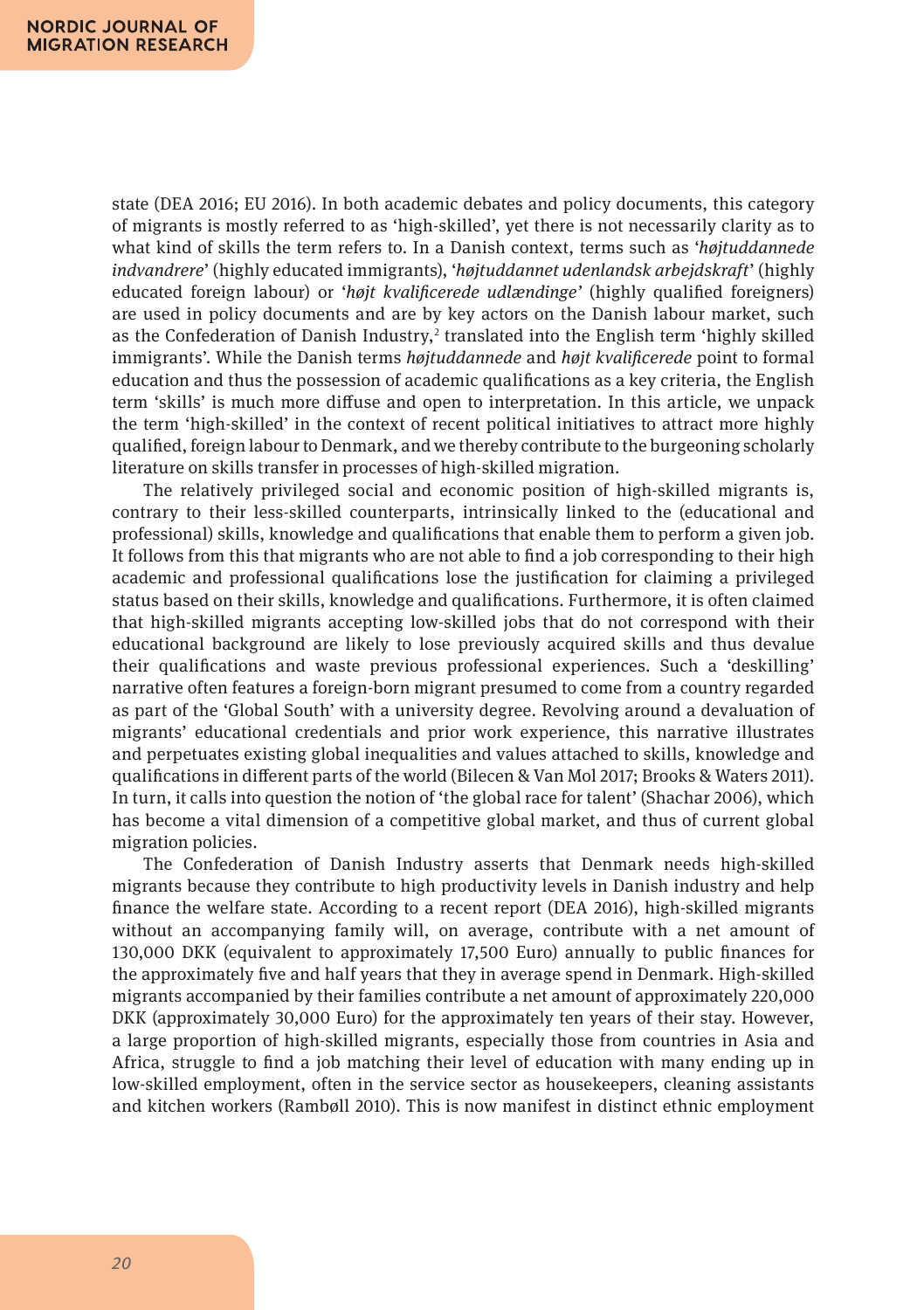hierarchies similar to the situation described by Friberg & Midtbøen (2018) in the context of Norway, a country with a parallel immigration and welfare state history to that of Denmark.

Based on our two ethnographic studies among high-skilled South Asian migrants in Denmark, we claim that this tendency is especially evident in the case of the Danish Green Card Scheme (henceforth referred to as GCS), targeting non-EU citizens holding minimum a bachelor's degree. The GCS was introduced in 2007 to boost the pool of high-skilled migrants but was discontinued again in 2016 because of a claimed mismatch between the academic qualifications of the green card holders (from now on GCHs) and the low-skilled work, many ended up performing. Although the GCS in itself did not distinguish on the basis of nationality, an evaluation of the scheme by Rambøll (2010) explicitly identified GCHs from India, Pakistan and African countries as groups that primarily found low-skilled employment. For the majority of these people, the huge financial, social and emotional investments made in migrating, often at the expense of jobs and families in their home country, did not pay off in terms of a high-skilled job. It is noteworthy that the majority of the GCHs, at least those reported in our study, claimed to belong to the middle class in their country of origin and hoped to use high-skilled migration as a means to climb the social hierarchy (cf. Bailey & Mulder 2017). Many, though, were compelled to take up low-skilled job, which they themselves often associated with a low status. However, as illustrated later through empirical cases, this did not necessarily prevent them from utilising previously acquired skills and knowledge or from gaining new skills and knowledge within or beyond their professional domains.

This article claims that it is problematic to presume a simple correlation between 'deskilling' and such low-skilled jobs. In the following, we first review prevailing literature pertaining to deskilling among high-skilled migrants. We then present the article's methodological basis, followed by a discussion that places the issue of high-skilled migration in the context of Danish immigration history and current policies. Drawing on the cases of three high-skilled migrants, the final part of the article sheds light on subjective experiences of such deskilling and migrants' attempts to counter them.

### **High-skilled migrants and the 'deskilling' debate**

The debate on 'deskilling', in both the academic and the political domains, has focused on patterns of occupational change among high-skilled migrants often to low-paying, lowskilled jobs unrelated to their educational and occupational backgrounds. This is reflected in recent reports (EU 2016; Ostling 2013), which point to a persistent flow of high-skilled migrants from countries in Africa, Asia, the Caribbean and the Middle East to the USA, Canada, UK, Australia and Europe. By now, there is also a growing body of scholarly literature documenting the difficulties many of them face in entering professional fields corresponding to their formal qualifications and skills in the host societies (e.g. Iredale 2001; Raghuram and Kofman 2004). This corresponds with studies conducted among different groups of Eastern European high-skilled migrants in the UK, a country that has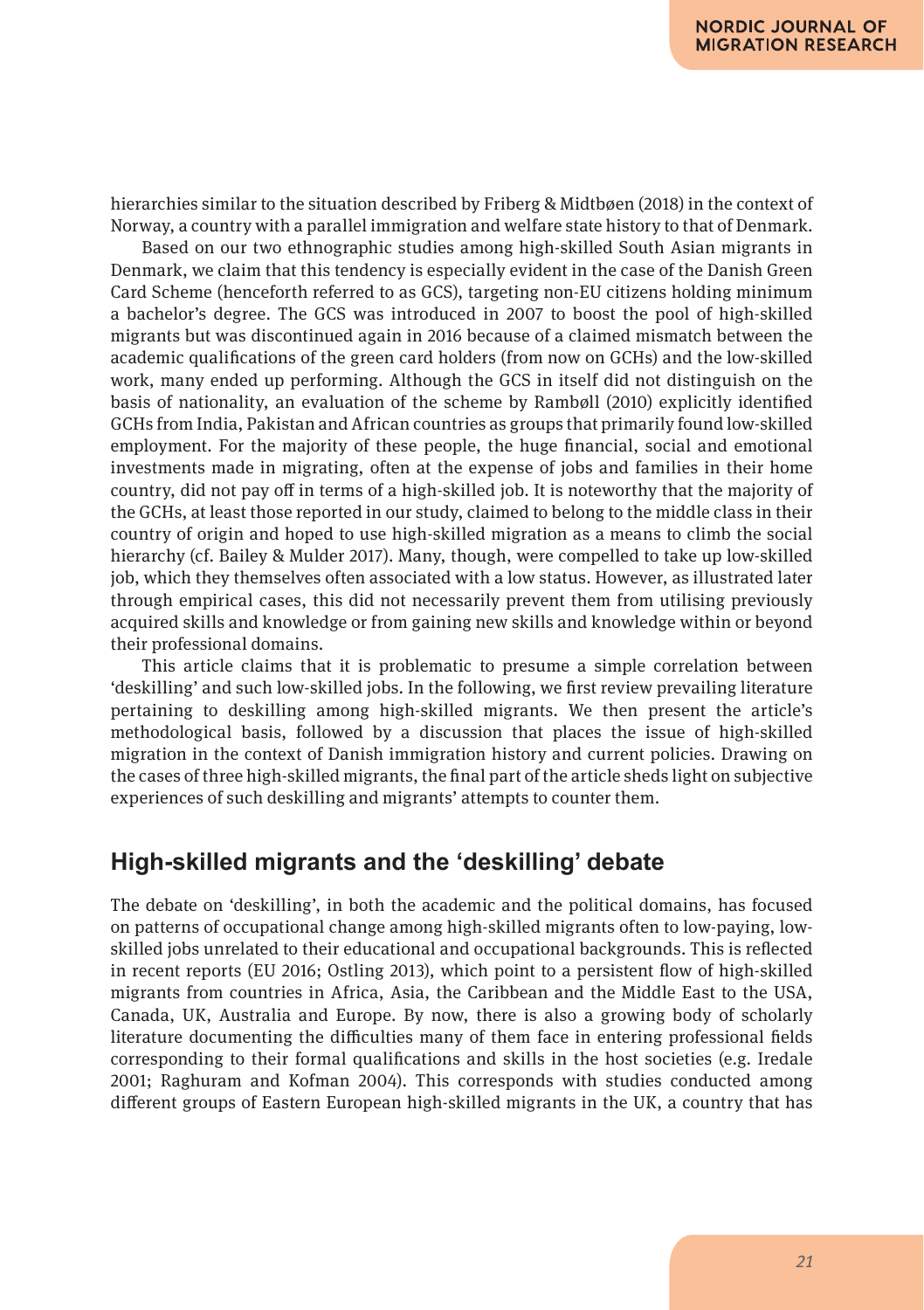received high-skilled migrants for centuries. These studies point to the multiple factors that either facilitate or hinder the transition into the labour market, stretching from structural barriers and social networks to individual motivations and trajectories (Trevana 2012) as well as to the importance of time in negotiating access to the labour market, which becomes particularly salient in the case of short-term migrants (Pietka, Clark & Canton 2012). The issue of racialisation has been addressed by, among others, Guo (2015) and Bauder (2003), who in the context of Canada, a proclaimed multicultural society, have highlighted that migrants' skills are not only gendered and classed but also racialised and that this is key to the devaluation of their international credentials and prior work experiences. In a Nordic context, the issue of high-skilled migration has so far received limited scholarly attention, which, as we will return to in a later section, is largely related to the particular history of labour and refugee migration into the region. In a Finnish context, though, Eskelä (2013) has problematised the conceptual overlap between student migration and skilled migration pointing to the fact that many international students are (future) skilled workers. Moreover, a recent study on Polish doctors in Sweden by Boström & Öhlander (2012) supports the existing literature by pointing to the challenges of being recognised as full professionals. Studies conducted in Norway (Aure 2013) and Denmark (Liversage 2009) have emphasised the gendered dimensions of this, mainly through a perspective on high-skilled accompanying spouses and their difficulties in getting a foothold on the labour market. Far from representing an exhaustive list of the existing literature on high-skilled migration, the abovementioned studies point to the commonly observed devaluation of skills, knowledge and qualifications among high-skilled migrants and the larger contexts within which this must be explored.

Questioning taken-for-granted notions of skills, we will explore ambiguities regarding what constitutes a skill by its divergent, and often contradictory, usages as a concept in political discourses and as a subject of study in migration research. Influenced by the neoclassical concept of human capital (Attewell 1990), the notion of skills is often defined in terms of concrete and measurable attributes, acquired by an individual through education and training in order to deliver economic value and productivity. This understanding is embedded in the 'brain drain/brain gain/brain exchange' debates (Straubhaar 2000), which dominate much political and public debate regarding high-skilled migrants. In this perspective, skills are seen as human bound and measured in terms of formal qualifications and occupational categories; it implies that they are quantifiable, easily transferable and applicable across borders and contexts. However, such framing neglects complexities and nationally defined knowledge hierarchies used for the recognition of qualifications and skills.

In this article, we argue that in order to understand the unexpected trajectories and complex social mobility processes of migrants, skills must be approached as a discursive and relational social construct (Attewell 1990; Shan 2013). From this perspective, skills are a social construct that differs according to context and under particular historical circumstances and are therefore not neutral. It is necessary to pay attention to the social values, economic conditions and political discourses that dictate and determine criteria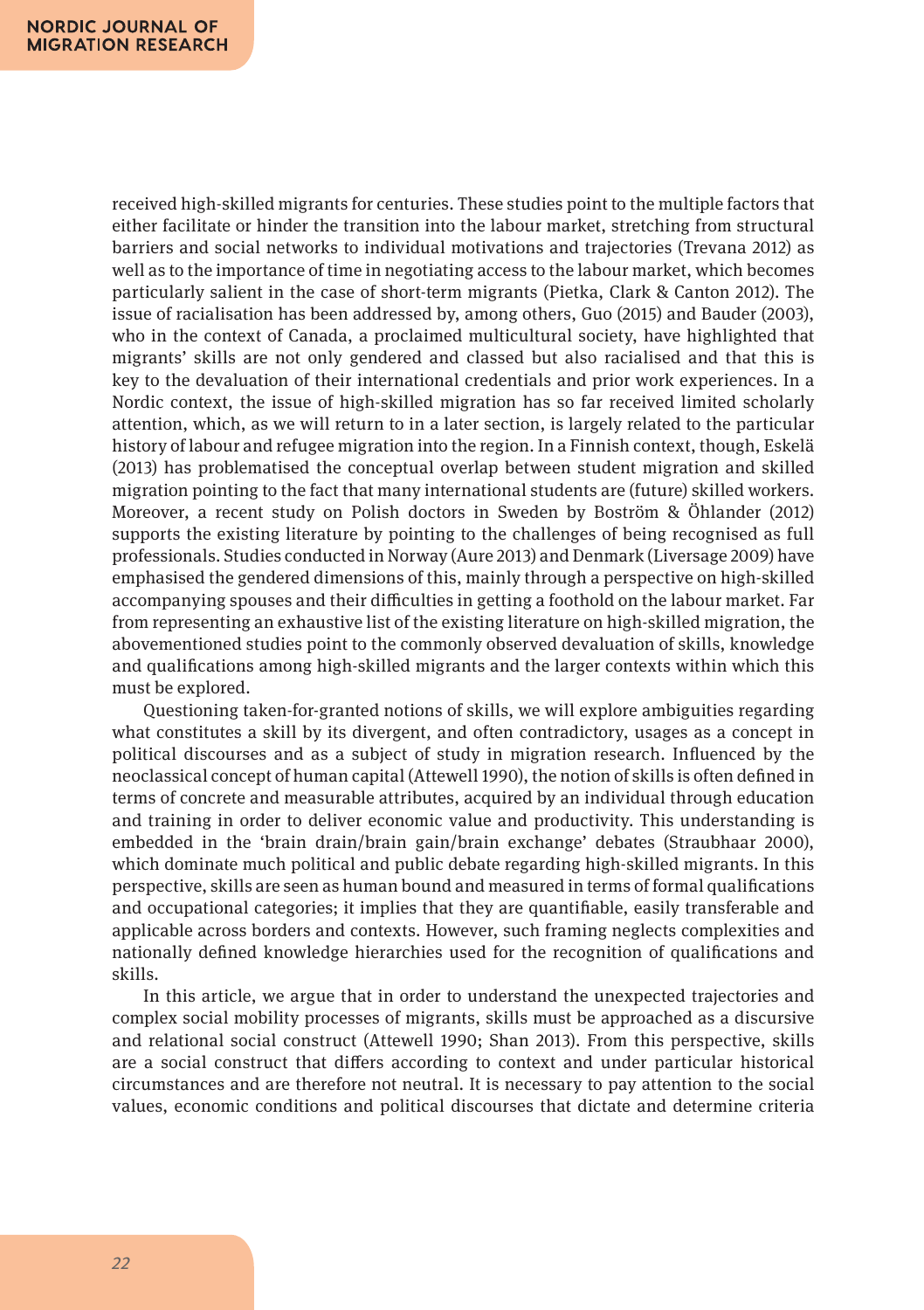for a 'valued' skill (Steinberg 1990). Such an approach highlights the complexity and contradiction of assessing skills, especially soft skills. Recently, scholars (Duncan & Dunifon 2012; Grugulis & Vincent 2009) have suggested that soft skills, such as personal qualities and attitudes, are in greater demand than technical skills among employers. Understanding skills as a social construct raises concerns about the ways an increasing emphasis on 'soft skills', often associated with gender and racially stereotyped roles and relations, may further reinforce existing class-based, gendered and racialised discrimination and power relations in the labour market (ibid; Guo 2015).

Shan (2013) and Warhurst, Till & Gatta (2016) have noted that what is labelled and counted as 'skilled work' and 'a skilled worker' is actively shaped and co-constructed by an interplay of the social, economic and political organisation of work and workers. Such an understanding of 'skilled workers' can create a differential classification of skills for workers and their employers. For the former, skills can be regarded as a combination of the knowledge, expertise and experience they have acquired during their careers; for the latter, skills are usually understood in terms of the requirements of a particular job (ibid). Such an approach can help us both question the positivist assumption that skills are easily transferable between different contexts and understand the conditions under which occupations are socially demarcated as 'skilled' or 'unskilled'.

# **Methodology**

This article draws on two ethnographic research projects anchored at the intersection between education and migration studies. Both focus on the life trajectories of migrants under different visa categories and their transition to the Danish labour market. The first project<sup>3</sup> focussed on young Nepali migrants entering Denmark with a study permit with limited working hours to enrol in institutions of higher education, mainly short-cycle educational programmes at business colleges. It was based on 30 semi-structured, recorded in-depth interviews with students and informal conversations with more than 200 students, spouses and job-seekers encountered through extended participant observation over a period of approximately four years. The project examined, among others, how educational programmes helped them acquire new skills, which, in a long-term perspective, could potentially facilitate their entry to the Danish labour market. Particularly relevant for this article is, first, the fact that study residence permits at the time were handled by the Danish Agency for Labour Retention and International Recruitment (*Styrelsen for Fastholdelse og Rekruttering*) under the Ministry of Employment, the purpose of which was to retain and recruit highly qualified professionals from outside Denmark. In other words, given the forecasted lack of highly educated human resources, it was partly in their capacity as potential future high-skilled workers that foreign students were welcomed by the Danish authorities (Valentin 2012). Second, upon completing their studies, many of those who had entered Denmark on study residence permits extended their stay through GCS or permanent residence (PR hereafter) and thereby changed their social and legal status in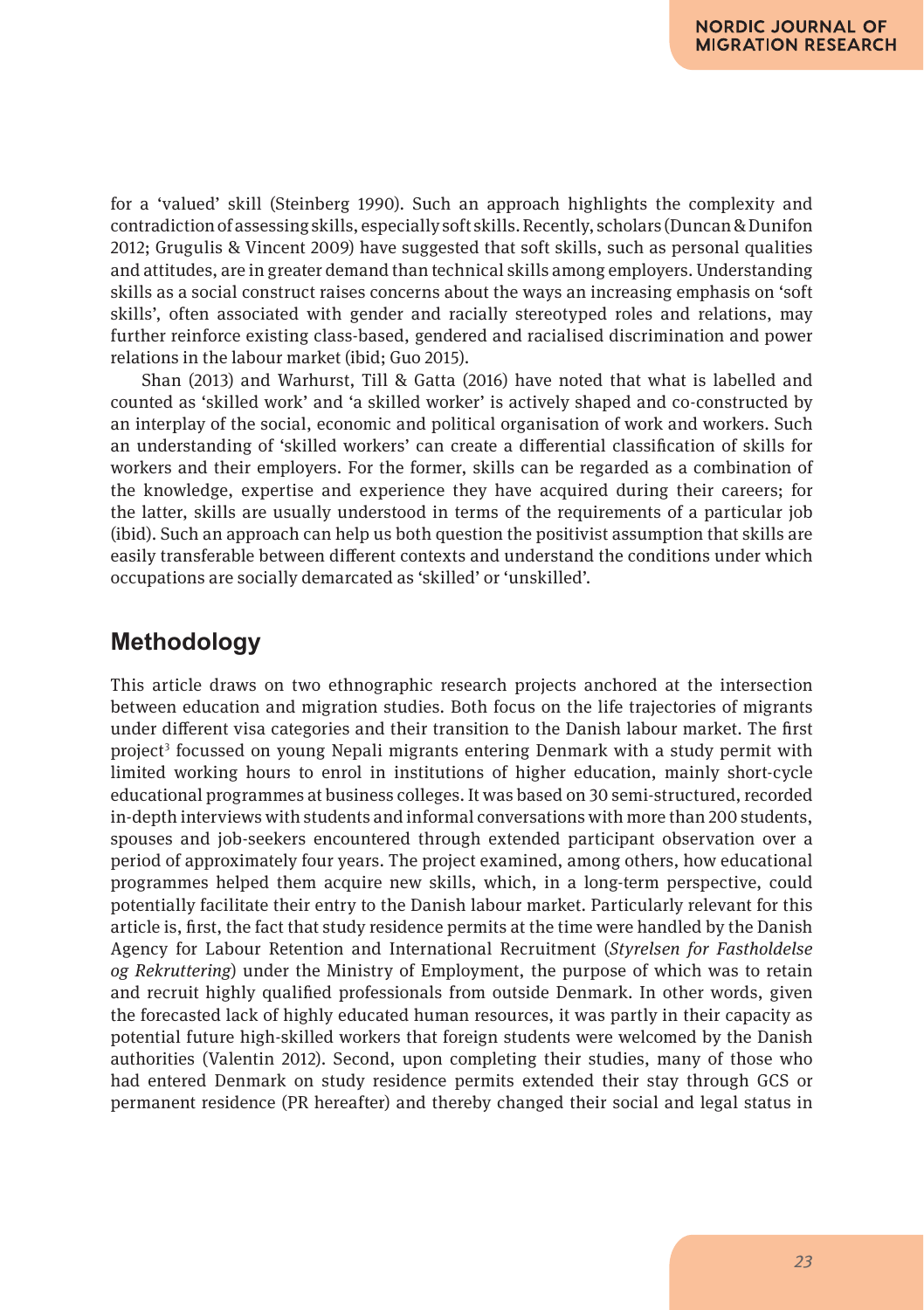Denmark. Many, though, had difficulties finding a job that matched their formal academic qualifications.

In the context of rapid internationalisation of the Danish labour market, the second. $4$ still ongoing, project explores the challenges and opportunities that migrants admitted to Denmark based on their high-level academic qualifications encounter in the course of their entry to the Danish labour market. It is based on biographical narrative interviews with 35 high-skilled migrants representing 17 different nationalities. These informants had arrived in Denmark via a variety of visa categories: GCS, study permits, work-related schemes and family reunification visas. Their educational backgrounds include computer science, health, engineering, business, humanities, natural sciences and social sciences. Human resource personnel, international recruiters and career guidance professionals were also interviewed, and participant observation was also conducted in various GCS-related events and mentoring programmes. Out of the 35 informants, 16 were of South Asian origin, including migrants from India, Pakistan, Bangladesh and Nepal. Some were working in a sector/position related to their education, while others were engaged in more temporary, often part-time, low-status jobs at the time of the interviews.

Both projects included categories of migrants that the Danish authorities want to attract and retain in order to boost the national economy (DEA 2016; Regeringen 2007*)*. Furthermore, they were granted temporary visas upon initial entry to Denmark and thus were not expected to settle down in the Danish society on a permanent basis. Nonetheless, many have sought to extend their stays in Denmark and, by implication, moved (or plan to move) across different visa categories, for example from student to GCH, from family reunification to student permit or from GCH to various forms of work-sponsored visa. It is not our intention to compare the two categories, international students and high-skilled migrants, per se but to draw eclectically on the data to illustrate our informants' experiences and expectations at different junctures as they navigate across legal, educational, professional and social categories while obtaining and employing their academic qualifications and skills in the Danish labour market. In combination, the data gathered from these two projects provide unique insight into the paradoxes arising from the political targeting of high-skilled migrants and the simultaneous realisation of the implied challenges for migrants and host societies alike.

# **Danish immigration policies for high-skilled migrants**

Denmark is often considered as one of 'the happiest countries in the world' (Helliwell, Layard & Sachs 2016), with an image as an egalitarian society with a liberal mindset. In the meantime, in political discourses, academic literature and everyday lives, Denmark is regularly portrayed as a monocultural nation-state characterised by a homogeneous sense of Danish identity and protective welfare ideology grounded in a universalistic principle of economic redistribution through high taxation (Jöhncke 2011). The fear of losing such historically achieved welfare benefits to 'newcomers' has made many Danes sceptical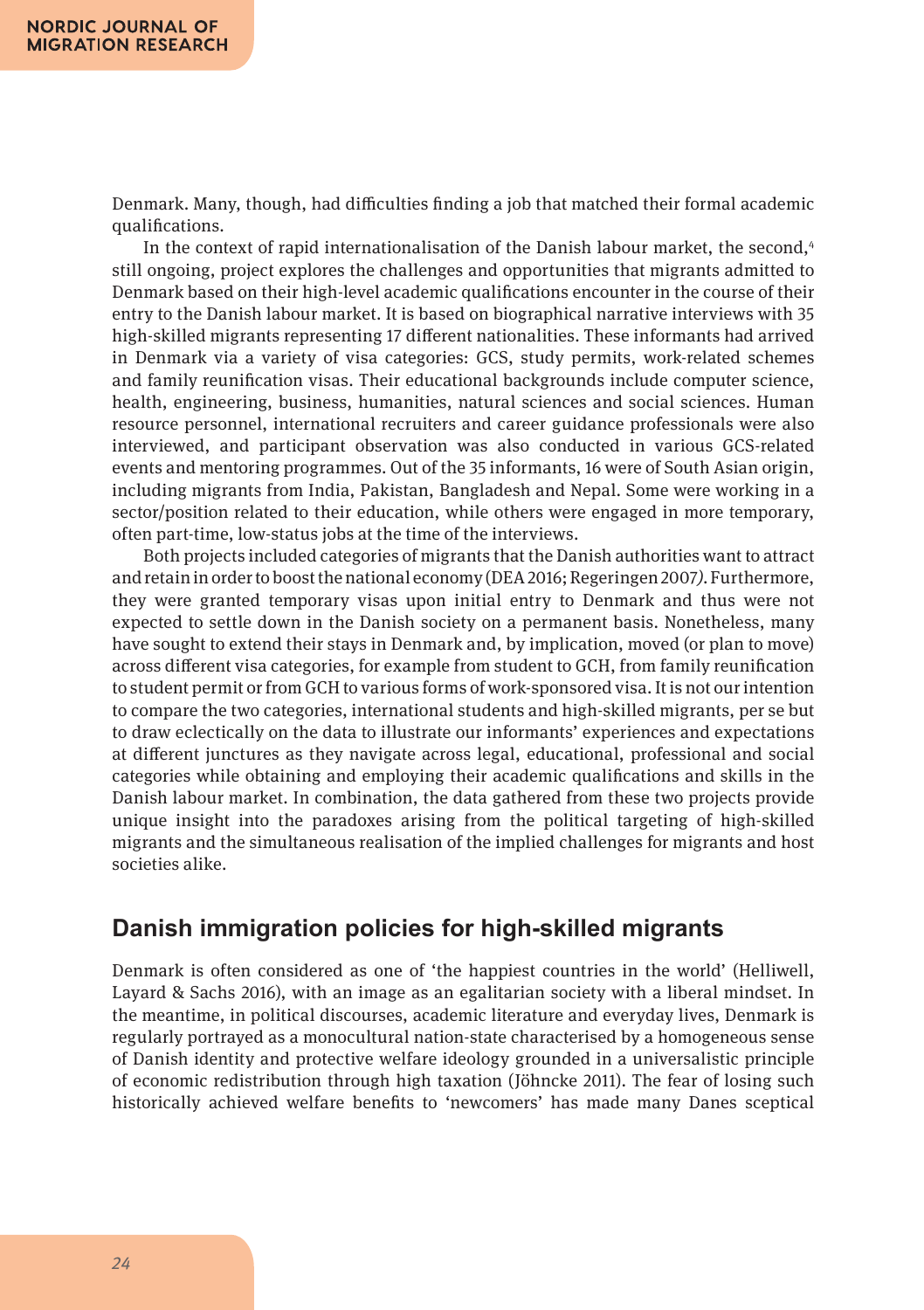towards internationalisation and rising multiculturalism over the last three decades (Rytter 2018). However, the number of immigrants and descendants living in Denmark has gradually increased over the last three decades from constituting 3.0 percent of a total population of 5.12 million in 1980 to 12.9 percent of 5.75 million in January 2017 (Statistics Denmark 2017). With Denmark's agreement with the other Nordic countries in 1954 regarding free movement (of workers) and the membership of the European Economic Committee (EEC) in 1973, the vast majority of migrants came from other Nordic or other European countries until the 1990s. In the late 1960s and early 1970s, labour migrants arrived from the Balkans, the Middle East, Pakistan and North Africa to fill the labour shortage in Danish factories. Since the economic recession in 1973 and until 2000, the main immigration channels for non-European citizens were asylum, family reunification and study permits. Since then, the Danish government has prioritised high-skilled migrants through the introduction of various work permit schemes, such as the Positive List, the Green Card Scheme, the Pay Limit Scheme and the Fast-Track Scheme.<sup>5</sup>

In this article, we focus on the Green Card Scheme because it accentuates the dilemmas associated with high-skilled migration. Launched in 2007 at the time of economic boom and shortage of high-skilled workers in certain sectors, it allowed non-EU citizens with a minimum bachelor's degree equivalent to Danish standards to enter the country for job-seeking purposes up to an initial period of three years, with possibilities for further extension of maximum five years. It was based on a point-based system in which academic degrees, language skills, work experience, age and 'adaptability' counted. Thus, to support the Danish labour market's ability to compete globally for high-skilled migrants, the primary prerequisite for gaining a green card was solely a matter of formal qualifications and skills. There was no requirement for applicants to have a concrete employment offer unlike the other schemes mentioned earlier.

The GCS sparked off a debate concerning significant nationality-based differences in the extent to which GCHs succeeded in finding employment matching their educational qualifications and skills. According to an evaluation of the scheme, 43 percent of the 5829 GCHs were doing low-skilled work (Rambøll 2010). Most of them were Indians, Iranians, Pakistanis, Bangladeshis, Nepalis and Chinese, people who by Danish politicians and media were often classified as 'low-paid labourers' with 'low status' in the Danish society (Copenhagen Post 2014; 2016). This called into question the intentions behind applying for a green card and cast suspicion on GCHs for using the Green Card Scheme as an avenue to residency in Denmark, especially among the nationalities mentioned earlier. As a result, the GCS was reformed in 2015 as part of the international recruitment reform. The criteria for obtaining bonus points were tightened, the total duration was reduced from a maximum of eight years to five years, and the extension became dependent on a minimum income requirement corresponding to the average salary of new graduates with a bachelor's degree of around DKK 323,198 (approximately 44,000 Euro) during the preceding 12 months. Despite these changes, the Danish parliament discontinued the GCS in 2016, deeming the scheme 'a failure' as the majority of the GCHs ended up working in lower status jobs.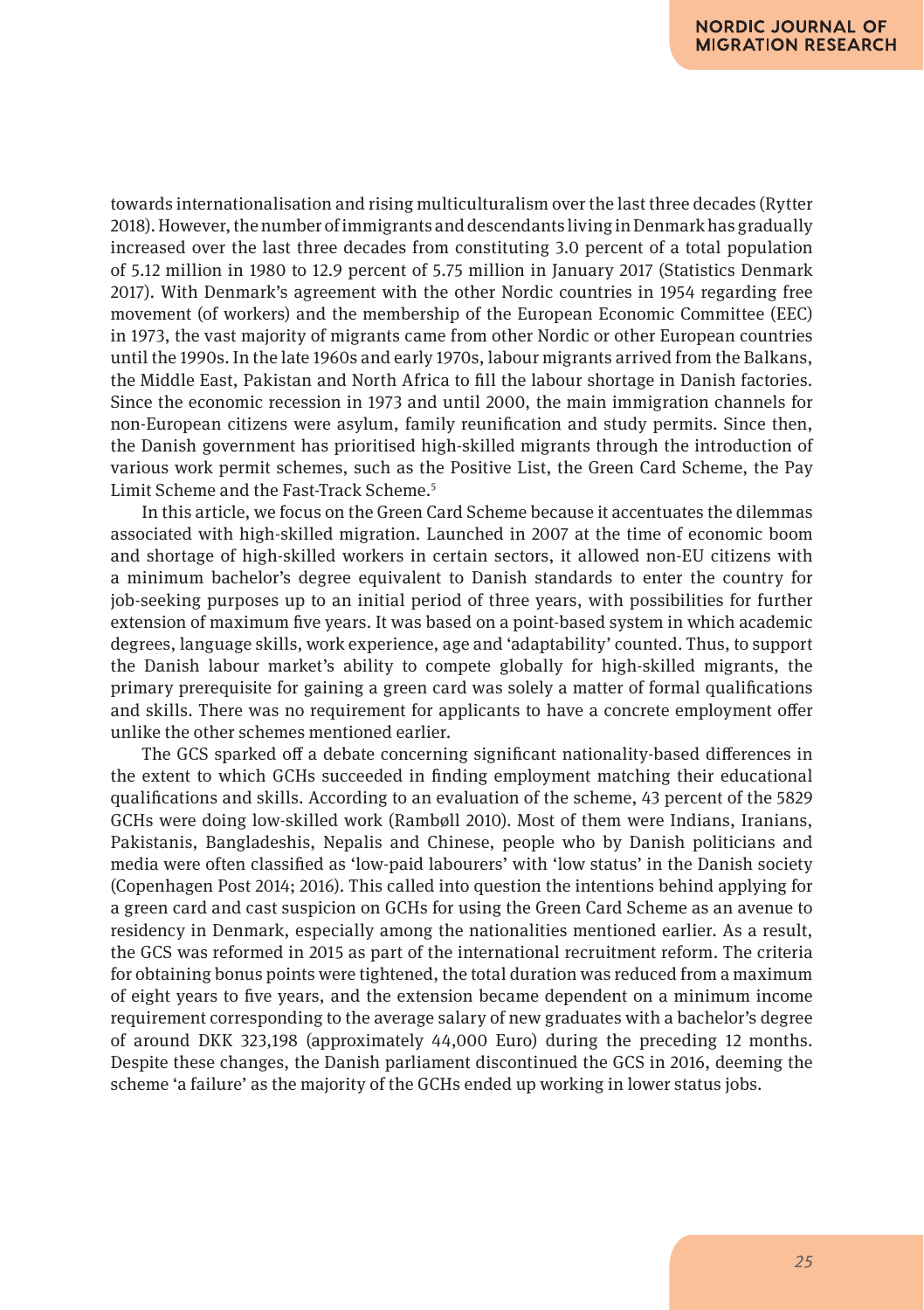Interestingly, although the Danish parliament regarded the GCS as 'a failed scheme', the policy itself enabled high-skilled migrants to accept low-skilled jobs as it stated that the required salary could be earned in any kind of job. As the majority of GCHs were from countries in the so-called 'Global South', this scheme more than any other has been politicised due to the counterproductive effects it was presumed to have. In particular, GCHs were often accused of taking jobs from Danes or refugees and for contributing to social dumping, thereby undermining national systems of collective bargaining and labour market regulation. Hence, the GCS and its repeal can be regarded as a strategy to regulate the profile of high-skilled migrants in order to protect the national labour market. Moreover, the GCS provides an interesting case for exploring the unfulfilled expectations, unexpected trajectories and social mobility processes of high-skilled migrants.

# **High-skilled migrants, career transitions and processes of skilling**

Given the last two decades' intensification of economic globalisation and internationalisation of higher education, there has been a rise in 'new' populations of high-skilled migrants, which has led to overlapping categories of high-skilled professionals and international students (Eskelä 2013; Shachar 2006). In addition to work permits explicitly targeting people who already hold a degree, the student visa has become one of the most viable initial options for prospective migrants from South Asia who seek to enter labour markets and potentially obtain PR in the future in Europe, North America and Australia (Valentin 2017). After the expiry of their student visa, many shift to other visa schemes either in the country in which they studied or elsewhere.

This is no less true in the context of Denmark where, as elaborated upon in the previous section, the number of high-skilled South Asians on various work-related residency schemes for high-skilled foreigners is high. In the remainder of this article, we present three cases, one Pakistani and two Nepali men, to illustrate how they experience and tackle interrelated career transitions, shifts in legal residency status and attempts to actively maintain skills. As has been highlighted by several migration scholars, high-skilled migration is, like any other form of migration, highly gendered and women have until recently been neglected in much research (Raghuram & Kofman 2004). By portraying three men, we are aware that we may contribute to reproduce male-dominated representations of migration practices. This partly reflects the demographic composition of the GCHs though we of course recognise that they are embedded in highly gendered worlds and that many are accompanied by spouses, who educated or not, also have to find their way into the labour market (cf. Aure 2013). However, it is beyond the purpose of this article to engage in an elaborate gender analysis.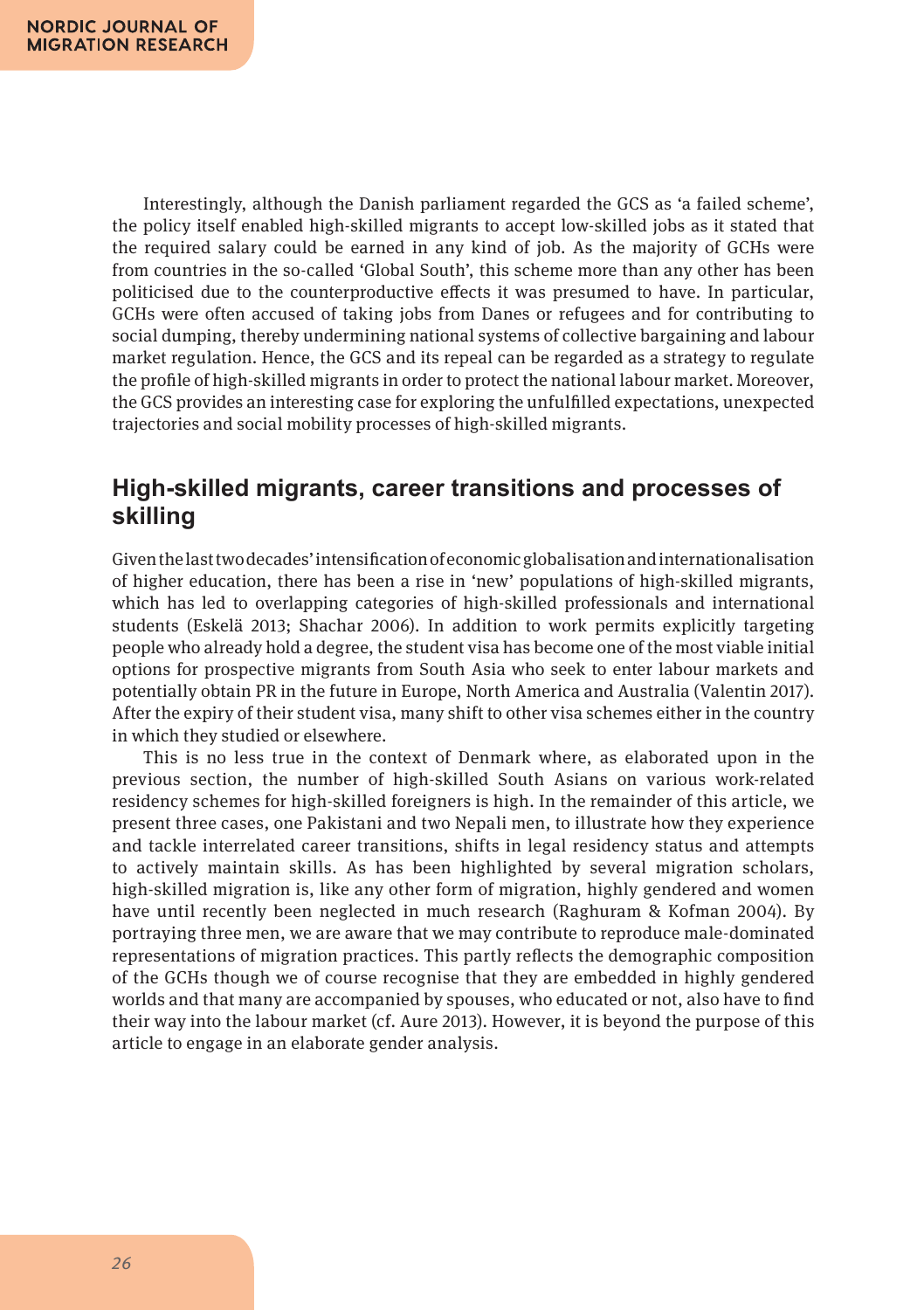### **Saj: Making the best of an unexpected and undesirable situation**

Attending a job counselling meeting for GCHs, Saj seemed optimistic about finding a job related to his own field after obtaining Danish PR in 2016. Originally from Pakistan, he came to Denmark in 2010 on the GCS. He had worked in Pakistan as an IT developer and university lecturer when he first moved to Sweden for his master's degree in Computer and Information Systems in 2006. When he came to Sweden, he was determined to return to Pakistan after completing his study. However, Saj feared that it might be difficult for him to find relevant employment in Pakistan as companies would expect that a returnee like him holding a foreign degree would demand a higher salary than those with domestic qualifications. He therefore applied for a Danish Green Card before moving back to Pakistan in 2009. In 2010, he received his residence permit under the GCS and moved to Denmark. In the beginning, he struggled to find IT-related jobs despite his attempts to learn Danish and his efforts to circulate his CV to eight–ten different companies each week. After six months of frustrating job search, he was forced to take 'an odd job', a term used by many GCHs to refer to lowskilled jobs, both to fulfil his and his family's basic needs and visa requirements. Mirroring the politically articulated weakness of the GCS, Saj suggested that, while the scheme was intended to ensure the integration of high-skilled migrants into the labour market, the government did not necessarily provide access for the GCHs to the high-skilled positions. He related his argument to the tightening up and eventual repeal of the GCS. Consequently, like the majority of the GCHs, he argued that the scheme was not intended to ensure that GCHs had the opportunity to make the best use of their skills.

Amidst a lack of support from the Danish authorities, Saj explained 'the odd jobs' to be a transitional phase to adjust to the Danish labour market and a strategy to ensure a future PR. After obtaining PR in 2016 and gaining 'a level of certainty in life', as he expressed it, he tried to reskill and upskill himself through short-term IT-related courses. Elaborating on his plans, he stated:<sup>6</sup>

*Yes, but after 1.5 years, I have no grip on my study. Because in IT, it is very complicated, and if you have been out of the job in IT for six months, you have to recover a lot. You need to study again, because the technology moves. That's why I couldn't find [a job]. Then I continued the job, the odd job, and went along with that. Then I had a plan that it's two tracks: first, I have to stay here and get some permit, PR, and after that I recover, I make a plan, because if I go back to Pakistan then I have lost everything, like I have not studied. (*...*) Then I made a plan that I have to stay here and do whatever, any job I have to do. So after that I get PR, so my plan is to get some training in IT, one or two months, and after that I apply again and hopefully I get my IT-job.*

Saj realised the need to constantly revise and upgrade his IT skills, especially if he had been working in 'the odd jobs' for a long period of time. Although Saj failed to find a job allowing him to properly utilise the knowledge and skills that he had acquired from his Swedish master's degree and years of work experience in Pakistan, he was determined to employ these skills and knowledge even in 'the odd jobs'. In contrast to the prevailing 'deskilling'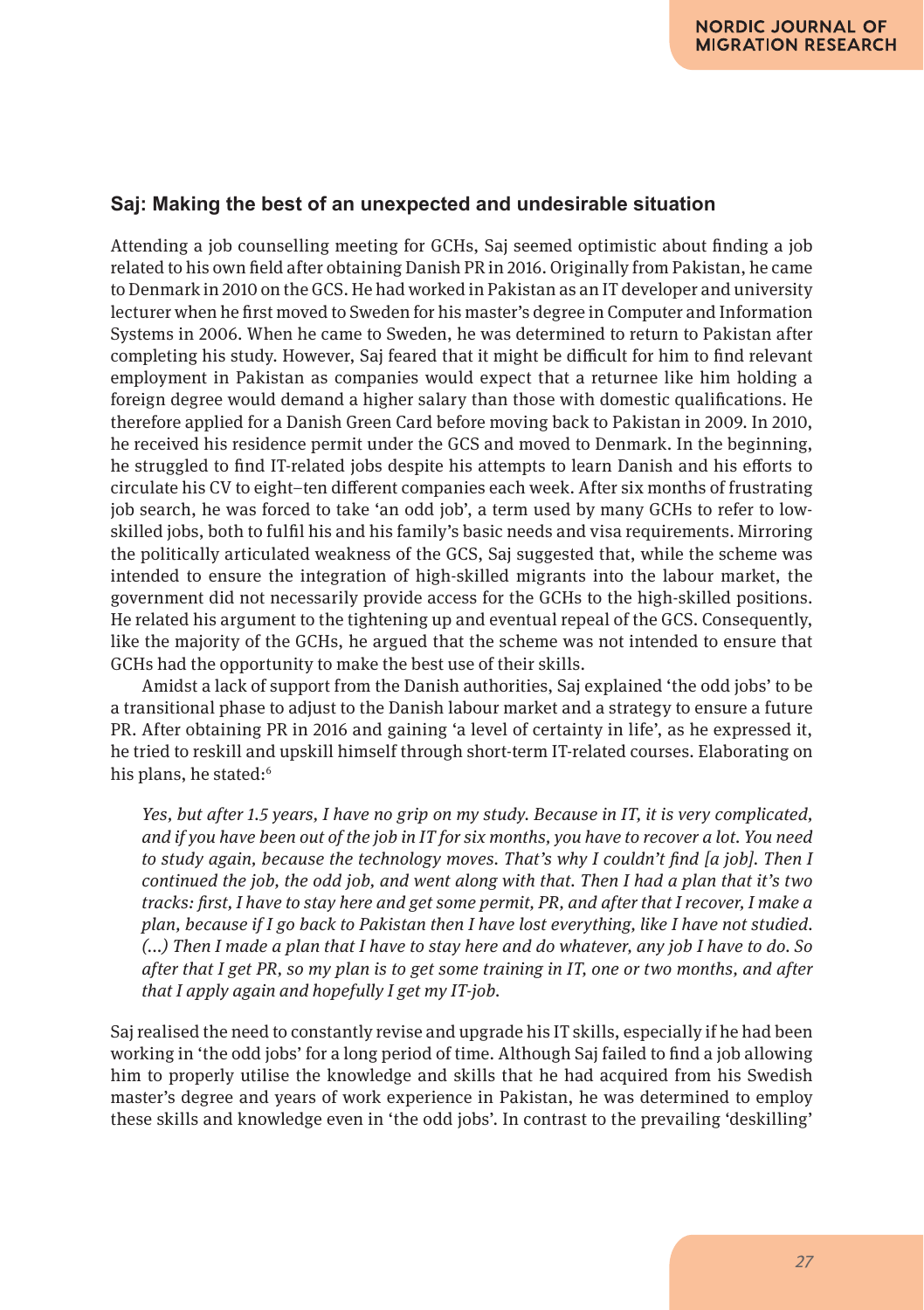narratives, Saj actively countered the 'deskilling' process. Sharing his experiences of working as a kitchen helper, he explained:

*So I went there, as a kitchen helper. It's a very small company. We work five or six people and they really don't know about the computer IT field. So I told them I can handle the computer as well. They handed me different tasks to handle the website, to install the themes, to promote their Facebook.*

Although the successful integration benchmark for GCHs is considered to be the ability to find jobs corresponding to one's educational and professional background, Saj was determined to tackle his 'deskilling' process by implementing his skills and knowledge in a job that did not require his qualifications. In the scholarly migration debate, it has often been claimed that 'deskilling' happens because high-skilled migrants are willing to accept low-paid jobs (Piore 1979, cited in Siar 2013: 7-8). However, as in the case of Saj, migrants are compelled to take such low-paid jobs due to visa requirements; a lack of support from authorities, both financial and legal; and the structure of the labour market. This is not to say that Saj did not experience frustration and humiliation. As he lacked the opportunities to properly utilise his qualifications and skills, he sought to integrate them in 'the odd jobs' on what he perceived as a temporary basis. Although the complexity of the IT skills required to perform these tasks was not high and they were not part of a formal employment contract, he used it as a strategy to make the best of an unexpected and undesirable situation.

#### **Aadi: Learning new skills in everyday life**

Aadi came to Denmark from Nepal in 2015 as part of the GCS. He held a master's degree in business studies from Nepal and had worked as an administrator in a reputable company in his home country for more than five years. Before coming to Denmark, he had heard from his brother-in-law, a GCH himself, that life as a GCH was 'not easy'. For Aadi, the GCS was an opportunity to have his qualifications recognised by the Danish immigration authorities and learn new skills and knowledge in a new and, in his view, a more developed society than Nepal. As he already had a family network in Denmark, he assumed that it would not be too difficult for him to find accommodation and work. When he came to Denmark, he was also willing to engage in 'any type of job', as he anticipated that it might be difficult to have his skills and qualifications in business administration from Nepal formally recognised in the Danish labour market.

Aadi reflected repeatedly that he, despite his formal academic qualifications, did not feel like 'a highly skilled' migrant because of all the struggles he faced trying to gain access to the Danish labour market. However, he stressed that every job needs skills as he elaborated:7

*You know what? You need skills, high level of skills, in any work. I was just kicked out of the dishwashing job at a restaurant because I was not fast enough, so I lacked skills there.*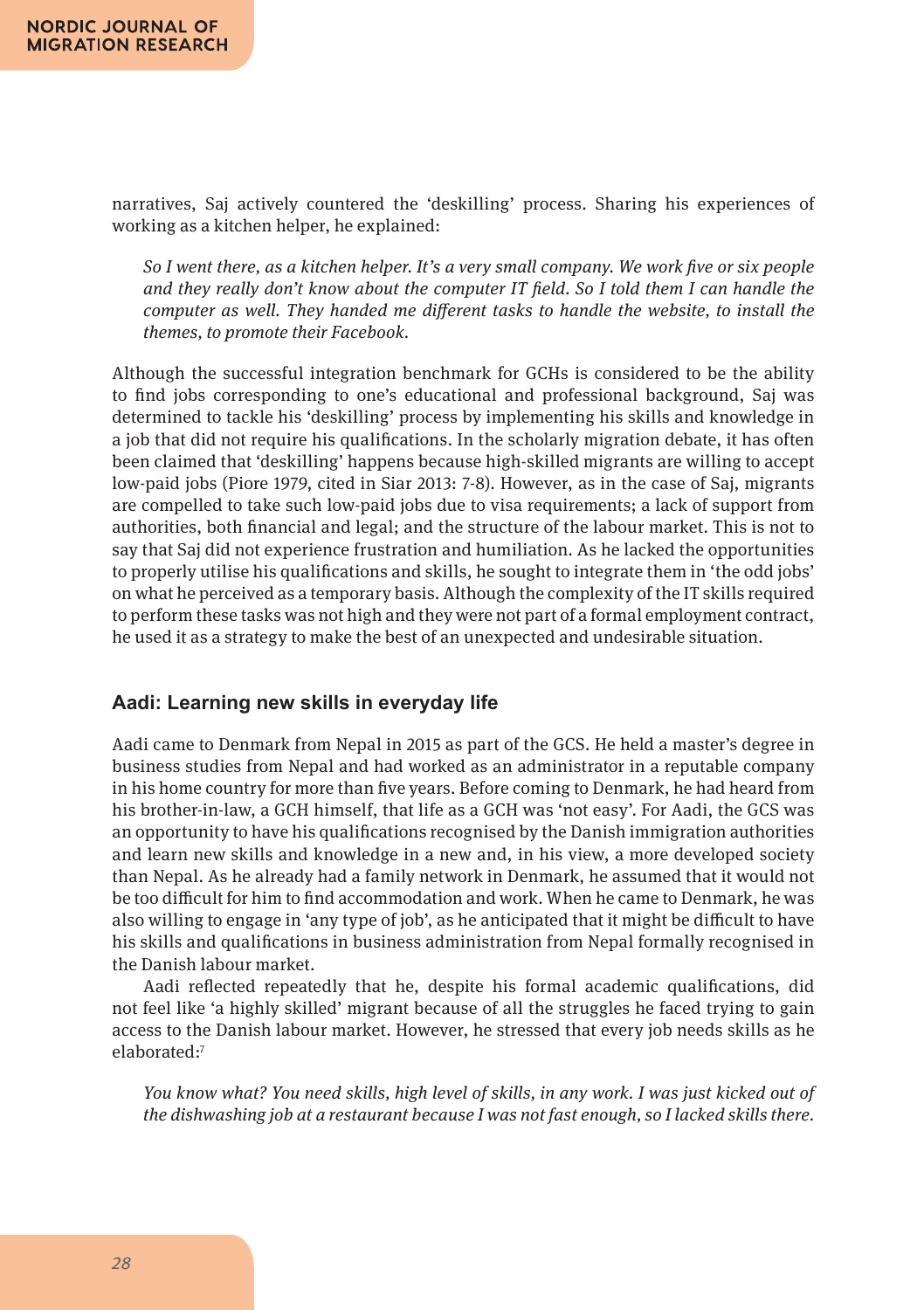*I tried a cleaning job but I just could not finish it in time. It took me five hours more than normal, so I did not have skills for that either. I had never done work like this in my life. So we need skills for any job. Now I am working as a cashier at the video game parlour in the night. It is more dangerous than the two previous ones, but then I could at least find a job that was related to my business administration background. It is difficult, but I have now started enjoying it and, most importantly, utilising my time there. When I have free time now at work, I log on to the internet in the cash register. I am taking the online courses and search for new courses. Now I have time to keep an eye on the stock market. After coming to Denmark, I have bought some shares in Apple. You know, not that many, but still, it's Apple (laughing). I used to buy and sell stock in Nepal and I am glad that now I can do that, although on a small scale, but at an international level.*

What is particularly noteworthy here is the way Aadi problematises the categorisation of types of job based on skill requirements, since every job needs a high level of skill. Although Aadi was working in a low-skilled position, he was utilising his spare time to upskill himself by taking online courses. He considered the online courses as a long-term investment, and the qualifications gained from these courses could help to conceal a gap in his CV. When reflecting on his experiences from low-skilled, low-status jobs at a restaurant, a cleaning company and a video game parlour, he stated:

*I do not feel that I have lost anything working in these positions. I still have my knowledge and skills that I had. Moreover, I am experiencing and learning so many new skills in my everyday life here, from using bus cards to using machines to wash dishes, to use different chemicals to clean the floors, to maintain video game machines and keep track of daily income. [*...*] You learn new skills and expertise in every job, so why would I feel that I am experiencing deskilling? On the contrary, I feel that I am reskilling and in many senses upskilling everyday.*

This illustrates that there is a need to go beyond the prevailing 'deskilling' narrative in order to comprehend migrants' attempts to cope with simultaneous processes of skilling– deskilling–reskilling–upskilling and thus to understand skills as a continuously evolving process of learning (Fenwick 2006) that can occur in various contexts in everyday lives. Although one might have higher formal educational qualifications, these do not necessarily qualify one to perform the specific tasks associated with a particular job, including those often regarded as 'low-skilled' jobs. Furthermore, Aadi's experiences illustrate that it is problematic to presume a simple correlation between 'deskilling' and the possession of lowstatus jobs.

#### **Ram: The importance of soft skills**

Inspired by seeing all his friends going abroad, Ram came to Denmark from Nepal in 2008. He had already obtained a bachelor's degree in business studies and had worked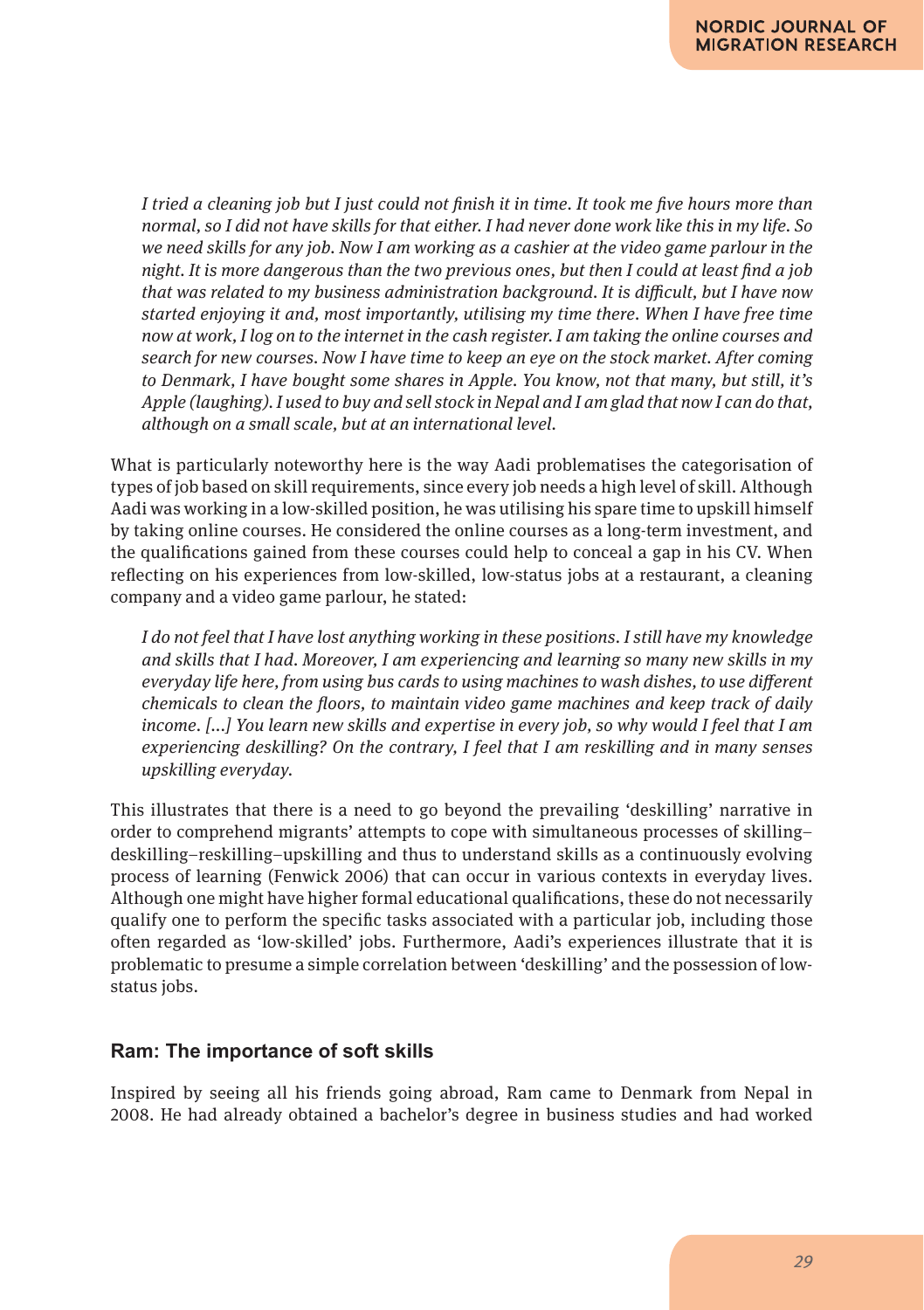as a teacher for several years, but found the overall situation in Nepal difficult, partly because of the political instability and economic constraints in the family home. Through savings and loans, Ram nonetheless managed to raise money to cover the expenses for an education consultancy, an initial six months of tuition fees and travel to Denmark, where he enrolled in a business college for an Academy Profession (AP) Programme in Leadership and Management. The short-cycle higher education programme AP is below a bachelor's degree in the Danish education system, but because of the fundamentally hierarchical and uneven nature of the international education market (Brooks & Waters 2011), academic degrees are assessed differently in Denmark and Nepal (Valentin 2012). This meant that Ram had to 'step down' in his academic career in order to be accepted at a Danish higher education institution, but like many other Nepali students, it was also the beginning of a longer educational career in Denmark. He continued at a diploma level and finally obtained a master's degree in business relations in 2012. He appreciated the 'practical orientation' of the studies, which helped him link theoretical concepts with concrete problems and equipped him with the ability to undertake strategic analyses of business and customer trends, which is key to his field of expertise. His ambition was to pursue a PhD, but he also realised that the possibilities for this were limited. Indicating that this was also a means of securing a long-term future for him and his wife, he stated:8 '*If I don't get a PhD [scholarship], then the Green Card will do. After three years on Green Card, I can also get PR*'.

During his studies, Ram worked part-time, first as a kitchen worker and later as a cleaning assistant. Soon after his graduation, in 2013, Ram obtained a Green Card, which allowed him to stay in Denmark and search for work. However, he did not get a PhD position or a job, which formally required a master's degree; instead, staying in the cleaning job, he had worked part-time while studying, gaining PR and becoming the union representative of 700 people with 60 different nationalities. Difficult for him to express in concrete terms, he pointed to the 'soft skills' that he had acquired from these jobs, especially his ability to create networks and engage with people:

*Sometimes it so happens that I have learned so many things but I don't know what I have learned. I cannot say, but very visibly I can see that I have learned to make a relationship with different people from different cultures and I am quite adaptable [*...*] We have to be adaptive and very flexible.*

Ram also realised the importance of mastering Danish language skills at an early stage: partly in order to further expand his networks and thus enhance his opportunities within the labour market and partly because he had realised that it helped significantly to speak Danish when approaching the immigration authorities. It took him just three months to get a visa for his wife, which he ascribed to the fact that he, in his own words, 'overconfidently' had communicated in Danish.

His experiences as a union representative combined with an early political engagement from his youth in Nepal, analytical competences gained from his studies and a strong personal drive encouraged Ram to enter Danish politics at the local level. In a conversation, which took place early summer 2017, he reported that his application for Danish citizenship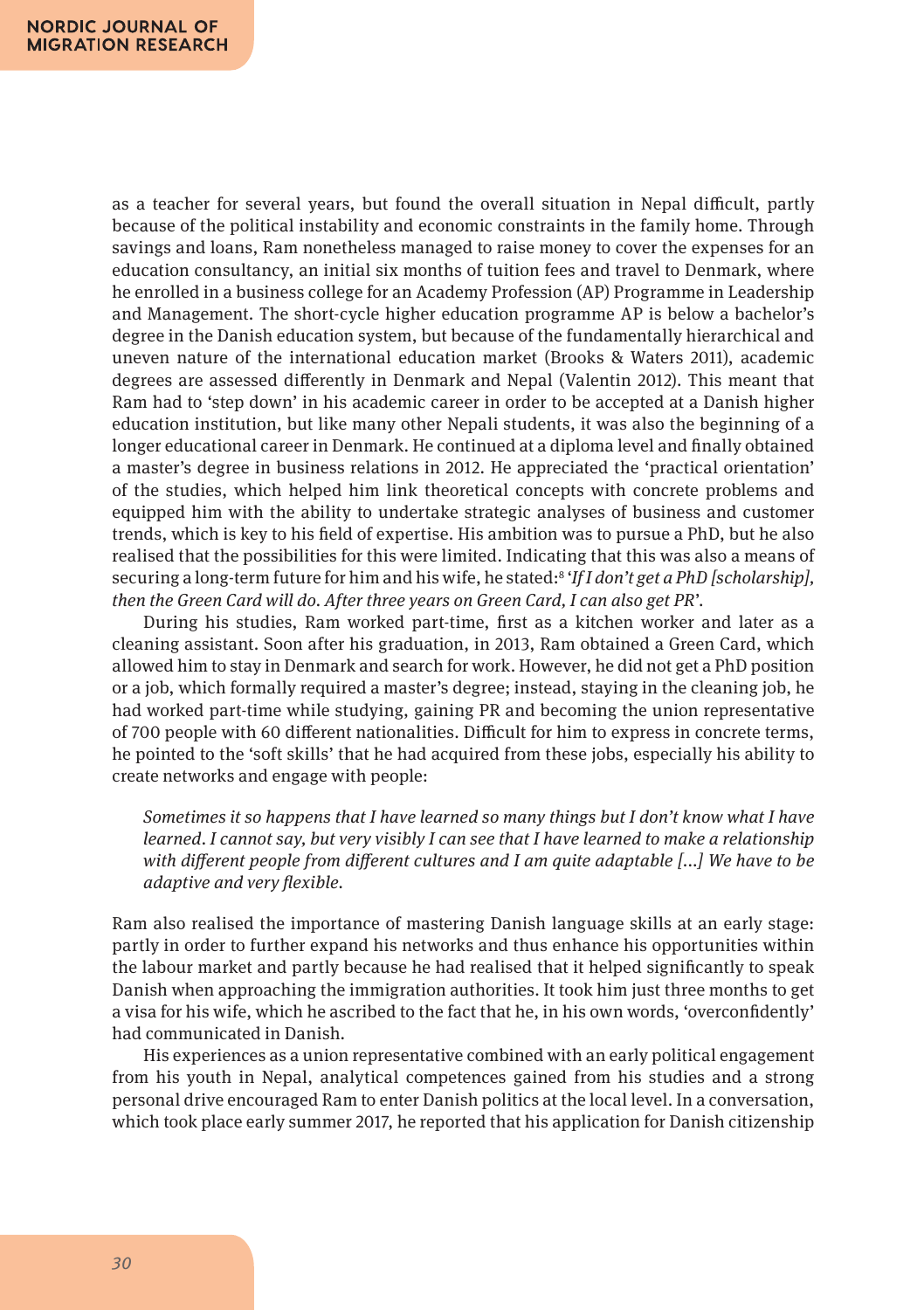was in process, that he was preparing to stand in local elections later that year and he was volunteering as a mentor for Syrian refugees – amidst all his other ordinary works and family obligations as a husband and father of two young children.

Ram differs from the other two informants as he entered Denmark on a study permit and had thus spent several years in the country before he had to approach the labour market. This gave him some obvious advantages, with regard to both his mastery of the Danish language and the development of a network. Ram was not successful in getting a job reflecting his level or field of education. However, drawing on the array of competences he had gained from both his studies and part-time work, he continuously upskilled himself and thus managed not just to make a living and secure PR but to actively participate in the society. The latter has become an important and highly valued criterion for eventually obtaining citizenship and is also an important formal criterion for being recognised as a 'desirable foreigner'.

These three cases are in many ways exemplary of a relatively new category of migrants in Denmark: the highly skilled from countries in the Global South whose skills and qualifications become devaluated as they move across dominant global knowledge hierarchies in their migratory journeys. These cases also exemplify increasing diversity among high-skilled migrants in terms of origin, social position, educational and professional background and migration trajectories. There is a tendency in the existing body of literature on 'deskilling' of highly skilled migrants (Boström & Öhlander 2012; Trevena 2012) to ascribe difficulties in properly integrating migrants within the labour force to personalised deficiencies – in terms of skills, knowledge and/or networks. Our study adds to this literature by emphasising the simultaneously occurring processes of deskilling–reskilling–upskilling in migration and thus portraying high-skilled migrants from particular parts of the world not only as victims of structural exploitation but also as agents who intentionally and unintentionally make the best out of an at times undesirable situation. Highlighting the professional and/or everyday life skills and knowledge that informants in our studies gained within or beyond their low-skilled jobs, this article has critically analysed the notion of 'human capital wastage' in relation to highly skilled migrants and their low-skilled jobs. Furthermore, the classification of GCS as a 'failure' and its following termination similarly illustrate how notions like 'skills' and 'the high-skilled migrant' have become highly politicised and thus instrumental in regulating migrant flows in Denmark. It reveals a hierarchisation of the high-skilled migrants based on nationality and visa status in which GCH has become a designation for a racialised social category.

## **Conclusion**

Our findings mirror prior studies on struggles of high-skilled migrants to access the labour in the Nordic countries (Aure 2013; Boström & Öhlander 2012; Liversage 2009; Mosneaga & Winther 2013). As we have illustrated in this article, it is not unusual for high-skilled migrants to endure unfulfilled expectations and unexpected trajectories where they are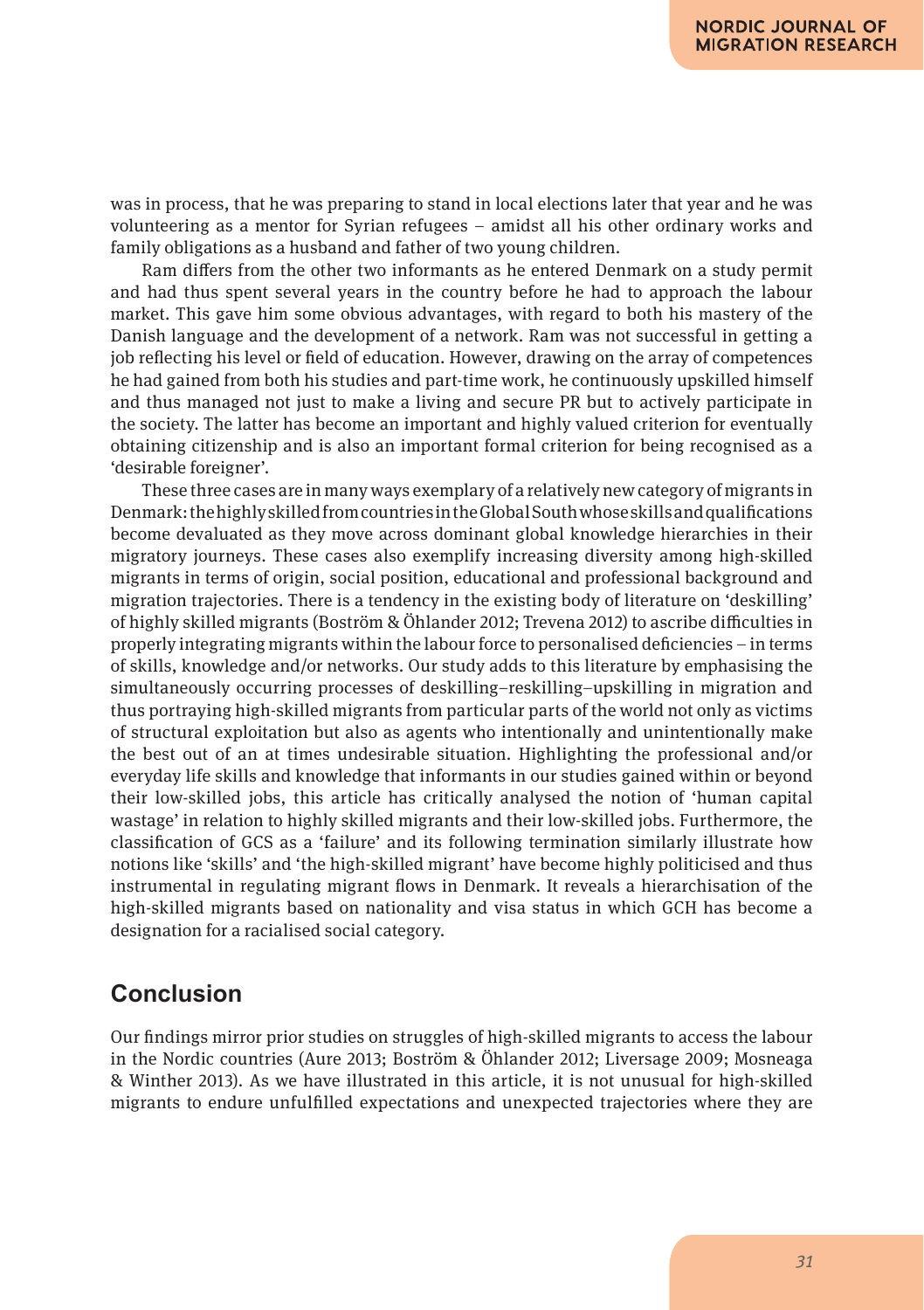relegated to low-status jobs. As skills, knowledge and qualifications are constantly (re) shaped by the dynamics inherent in broader social, political and labour market contexts (Brooks & Waters 2011), we have highlighted the need to move beyond the conventional understanding of skills as only human capital (Attewell 1990) in relation to the 'skilling' and 'deskilling' of high-skilled migrants. Rather than focusing merely on migrants' current occupational status, it is crucial to explore the acquisition and utilisation of skills and knowledge as continuously evolving processes of learning (Fenwick 2006) that can occur within 'the odd jobs' or in various everyday contexts.

Doing so can illuminate how highly skilled migrants actively negotiate and redefine what is otherwise perceived as a 'deskilling' process, regardless of their occupational status. Such an approach aims to (re)define skills as discursive and relational social constructs (Shan 2013). The high-skilled migrants who are granted residence permits as part of schemes to attract highly qualified foreigners, for example the DGC, are by definition considered 'highly skilled'. Once categorised as 'highly skilled', their success depends entirely upon their success to obtain 'skilled' jobs, that is, jobs related to their educational qualifications, and the very moment they accept 'the odd jobs', there is a tendency to regard them as 'failures.' Amidst differing national conceptions of skills, global inequalities and educational hierarchies, we have demonstrated the need for a broader understanding of 'skilling,' 'deskilling' and 'reskilling' than is often present in debates concerning migration among the highly skilled. Such an understanding will contribute, in turn, to a new appreciation of interrelated mobilities of skills and status among highly skilled migrants and thus help expand limited representations of highly educated migrants as either 'transnational elites' or a 'deskilled precariat.'

## **Notes**

- 1. We use the term 'migrants' instead of, for example, foreigners or professionals to emphasise interrelated aspects of geographical and social mobility that, irrespective of social class, are integral to processes of migration. As such, we aim to detach the notion from normative assumptions about particular kinds of mobile subjects.
- 2. The Confederation of Danish Industry is a private organisation representing approximately 10,000 private companies in Denmark.
- 3. The project was part of a larger, collaborative research project '*Education, mobility and citizenship: An anthropological study of educational migration to Denmark'* (2010–2014) financed by the Danish Council for Independent Research. The main corpus of data was collected during the project period but has been supplemented on an ongoing basis with follow-up interviews and conversations.
- 4. A PhD project entitled *'Exploring the relationship between education and mobility in a world of qualifications: A study of highly skilled foreign professionals in Denmark'* (2015– 2019), financed by the Faculty of Arts, Aarhus University.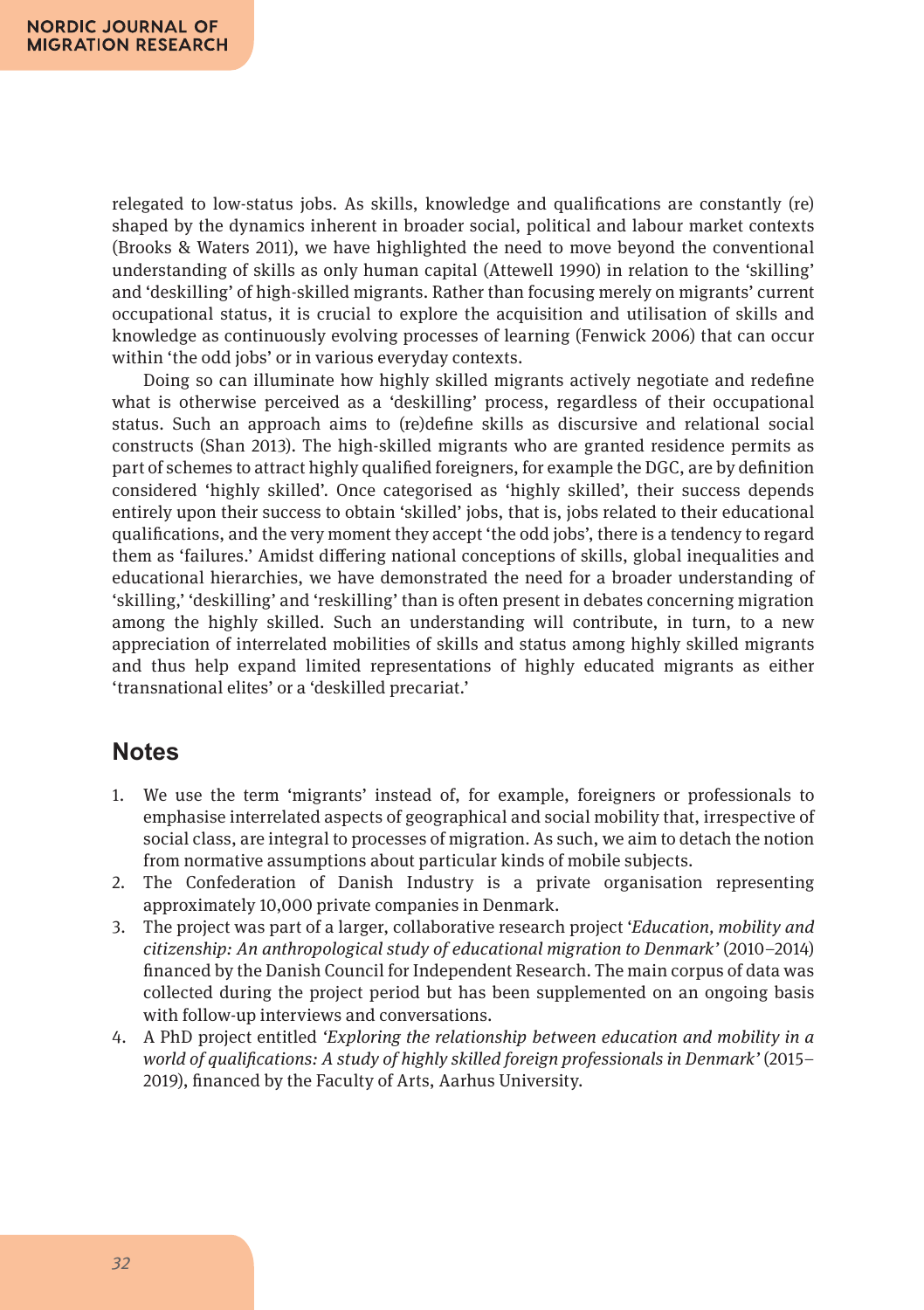- 5. For the further details of various work permits, please see https://www.nyidanmark. dk/en-GB/You-want-to-apply/Work.
- 6. The case is part of Niraula's study. There has been minor editing to shorten the length of quotes.
- 7. The case is part of Niraula's study. Interview was conducted in Nepali and has been slightly edited for the readability after being translated into English.
- 8. The case stems from Valentin's study. Interviews were conducted in a combination of English, Nepali and Danish and have after translation into English been slightly edited for the readability.

### **References**

- Attewell, P 1990, 'What is skill?', *Work and Occupations*, vol. 17, no. 4, pp. 422-448, DOI:10. 1177/0730888490017004003.
- Aure, M. 2013, 'Highly skilled dependent migrants entering the labour market: gender and place in skill transfer', *Geoforum*, vol. 45, pp. 275-284, DOI:10.1016/j. geoforum.2012.11.015.
- Bailey, A. & Mulder, CH 2017, 'Highly skilled migration between the Global North and South: gender, life courses and institutions', *Journal of Ethnic and Migration Studies*, vol. 43, no. 16, pp. 2689-2703, DOI: 10.1080/1369183X.2017.1314594.
- Bauder, H 2003, '"Brain Abuse", or the devaluation of immigrant labour in Canada', *Antipode,* vol. 35, no. 4, pp. 699-717, DOI:10.1046/j.1467-8330.2003.00346.x.
- Bilecen, B & Van Mol, C 2017, 'Introduction: international academic mobility and inequalities', *Journal of Ethnic and Migration Studies*, vol. 43, no. 8, pp. 1241-1255, DOI:1 0.1080/1369183X.2017.1300225.
- Boström, KW & Öhlander, M., 2012. 'A troubled elite? Stories about migration and establishing professionalism as a Polish doctor in Sweden', *COMCAD Working Papers, 110*. Centre on Migration, Citizenship and Development: Bielefeld.
- Brooks, R & Waters, J 2011, *Student mobilities, migration and the internationalization of higher education*, Palgrave Macmillan, Hampshire.
- DEA 2016, *Er Højtuddannede indvandrere en god forretning for Danmark? En registerbaseret cost-benefit analyse af Højtuddannede Indvandrere,* Dansk Industri, Copenhagen.
- Duncan, GJ & Dunifon, R 2012, '"Soft-Skills" and long-run labor market success', *35th Anniversary Retrospective (Research in Labor Economics)*, vol. 35, pp. 313-339, DOI:10.1108/S0147-9121(2012)0000035036.
- Eskelä, E. 2013, 'Migration decisions of skilled migrants', *Nordic Journal of Migration Research*, vol. *3, no.* 3, pp. 145-152, DOI:10.2478/njmr-2013-0004.
- EU 2016, *Proposal for a Directive of the European Parliament and the Council on the Conditions of Entry and Residence of Third-Country Nationals for the Purposes of Highly Skilled Employment.* Available from: <http://eur-lex.europa.eu/legal-content/EN/TXT/PDF/?u ri=CELEX:52016PC0378&from=EN>. [Last accessed 12.01.2017]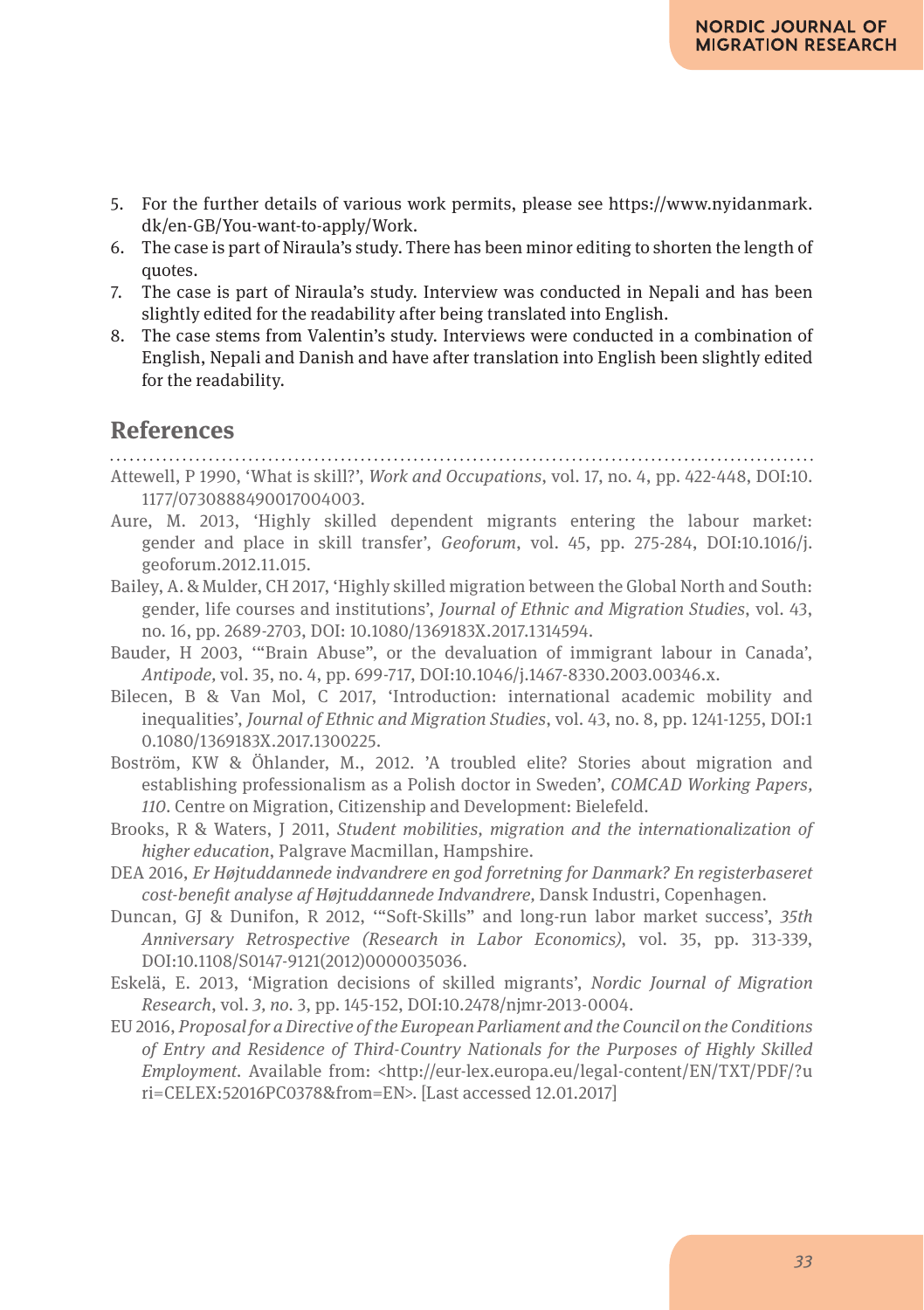- Fenwick, T 2006, 'Learning as grounding and flying: knowledge, skill and transformation in changing work contexts', *Journal of Industrial Relations,* vol. 48, no. 5, pp. 691-706, DOI:10.1177/0022185606070112.
- Friberg, JH & Midtbøen, AH 2018, The Making of Immigrant Niches in an Affluent Welfare State. *International Migration Review*, vol. 1, no. 2, pp. 1-24, DOI: 10.1177/0197918318765168.
- Grugulis, I & Vincent, S 2009, 'Whose skill is it anyway? 'soft' skills and polarization', *Work, Employment & Society*, vol. 23, no. 4, pp. 597–615, DOI: 10.1177/0950017009344862.
- Guo, S 2015, 'The Colour of ´skill: contesting a racialised regime of skill from the experience of recent immigrants in Canada', *Studies in Continuing Education*, vol. 37, no. 3, pp. 236- 250, DOI: 10.1080/0158037X.2015.1067766.
- Helliwell, J, Layard, R & Sachs, J 2016, World Happiness Report 2016. Available from: <http:// worldhappiness.report/ed/2016/>. [Last accessed 23.08.2016].
- Iredale, R 2001, 'The migration of professionals: theories and typologies,' *International Migration*, vol. 39, no. 5, pp. 7-26, DOI:10.1111/1468-2435.00169.
- Jöhncke, S 2011, 'Integrating Denmark: the welfare state as national(ist) accomplishment' in *The question of integration: immigration, exclusion and the Danish Nation State*, ed. KF Olwig & K Paerregaard, Cambridge Scholars, Newcastle, pp. 30-53.
- Liversage, A 2009, 'Vital conjunctures, shifting horizons: high-skilled female immigrants looking for work', *Work, Employment and Society*, vol. 23, no. 1, pp.120-141, DOI:10.1177/0950017008099781.
- Mosneaga, A & Winther, L, 2013, 'Emerging talents? International students before and after their career start in Denmark', *Population, Space and Place*, vol. 19, no. 2, pp.181-195, DOI:10.1002/psp.1750.
- Ostling, A, 2013, 'An overview of highly skilled labour migration in Denmark with a focus on Indian nationals', *CARIM-India research report 2013/43*. Available from: <http:// www.india-eu-migration.eu/media/CARIM-India-HSM-2013-43.pdf>. [Last accessed 16.06.2017].
- Piętka, E, Clark, C & Canton, N, 2012, ''I Know That I Have a University Diploma and I'm Working As a Driver'. Explaining the EU Post-Enlargement Movement of Highly Skilled Polish Migrant Workers to Glasgow, Scotland, in *Mobility in transition: migration patterns after EU enlargement*, ed B Glorius, I Grabowska-Lusinska & A Kuvik, Amsterdam University Press, Amsterdam pp.133-154.

Piore, MJ, 1979, Birds of Passage, Cambridge, Cambridge University Press.

- Raghuram, P & Kofman, E 2004, 'Out of Asia: skilling, re-skilling and deskilling of female migrants', *Women's Studies International Forum, vol. 27*, no. 2, pp. 95-100, DOI:10.1016/j. wsif.2004.06.001.
- Rambøll 2010, 'Integrationsministeriet undersøgelse af Green Cardordningen, Rambøll-Management: Copenhagen'. Available from: <https://www.nyidanmark.dk/NR/ rdonlyres/7D130980-B0D0-433F-B6D0-29D7EC623101/0/ramboll\_Green Cardrapport\_ oktober\_2010.pdf>. [Last accessed 09.01.2017]